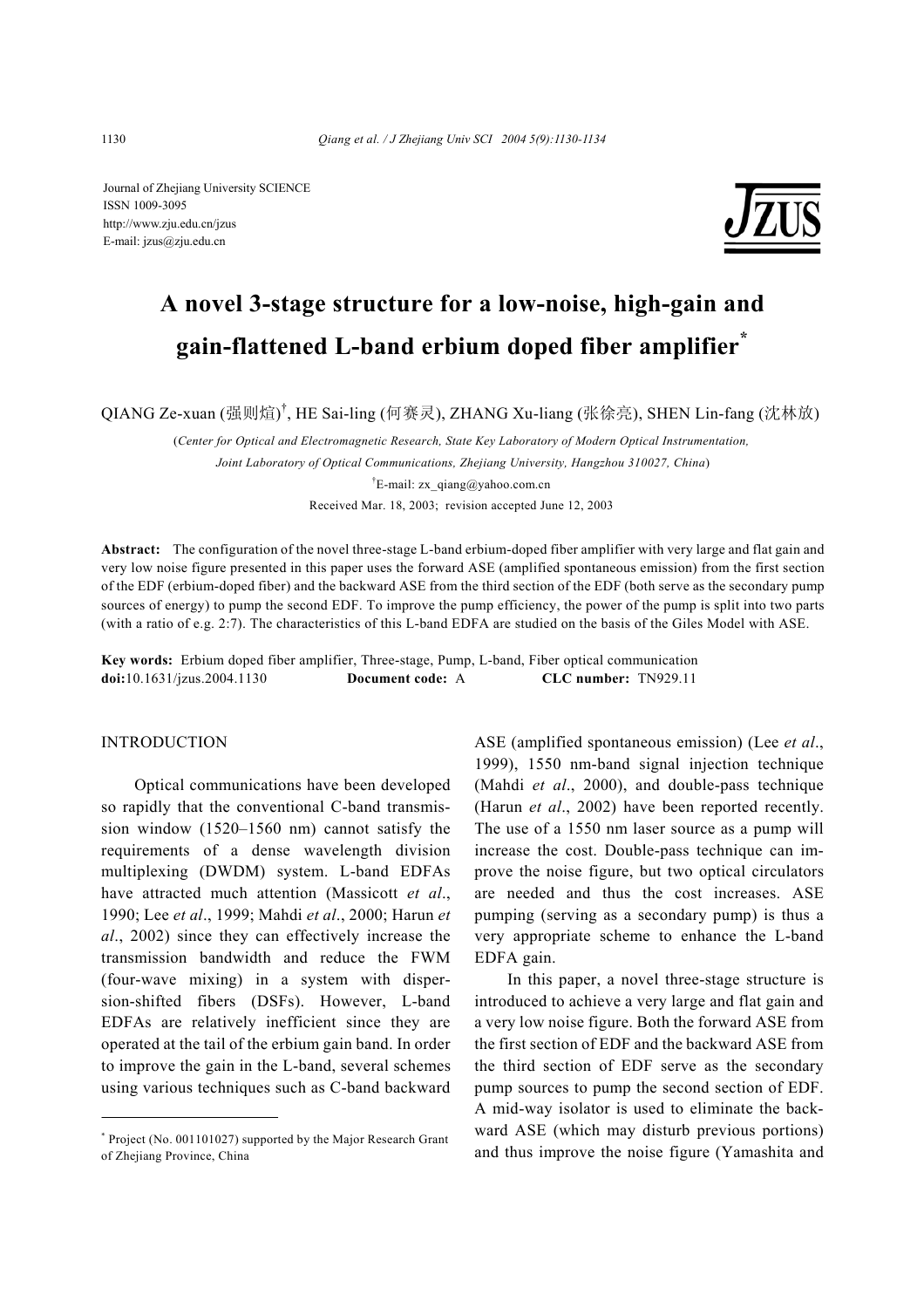Okoshi, 1992). To improve the pumping efficiency, the power of the pump is split into two parts in an appropriate way (at a ratio of say 2:7).

#### THEORETICAL MODELING

### **EDFA configurations**

In general, a 980 nm pump has higher gain and lower noise figure than a 1480 nm pump (with a high power). Furthermore, for a very long fiber, the backward pump gives worse signal gain than the forward pump (Becker *et al*., 1999). A 980 nm forward pump is thus used in the present work. The schematic diagram of the suggested L-band EDFA is shown in Fig.1c, where the EDF1 length should be short enough in order to obtain highly reversed population at different energy levels. In this way, a large C-band forward ASE serving as a secondary pump (indicated by the dashed box in Fig.1c) at wavelength of about 1550 nm is obtained. The backward ASE from EDF3 also serves as a secondary pump source. The efficiency of the proposed L-band EDFA structure is compared with the effici-



**Fig.1 The configurations for 3 different designs of L-band EDFAs** 

(a) A conventional single-stage EDFA with a forward pump; (b) A structure introduced by Lee *et al*.(1999); (c) Our three-stage EDFA structure

ency of a conventional single-stage L-band EDFA shown in Fig.1a and the efficiency of the two-stage ASE pumping structure introduced by Lee *et al*. (1999) shown in Fig.1b. For comparison, the total pump power is kept at 90 mW in all the configurations.  $WDM_{1,2}$  are wavelength-multiplexed couplers, and  $ISO<sub>1,2,3</sub>$  are optical isolators.

#### **Model**

The EDFA pumped by 980 nm or 1480 nm laser can be modeled as the two-level model of Giles and Desurvire (1991). In the two-level model with ASE, the propagation equation for each light field (with index *k*) is

$$
dP_k^{\pm}(z)/dz = \pm(\alpha_k + g_k^*)\overline{n_i}^{-1}\overline{n}_2 P_k^{\pm}(z) \pm mg_k^*\overline{n_i}^{-1}\overline{n}_2 hv_k \Delta v_k \mp (\alpha_k + l_k)P_k^{\pm}(z)
$$
 (1)

where  $P_k^{\pm}(z)$  is the light power at position *z* in the frequency bandwidth;  $\Delta v_k$  denote the frequency step (which is about 125 GHz for a spectral bandwidth of 1 nm) used in the simulation to resolve the ASE spectrum;  $u_k$  is equal to +1 for a forward-propagating field and –1 for a backwardpropagating field;  $\alpha_k$ ,  $g_k^*$ ,  $l_k$  represent the spectral attenuation, gain and background loss of the considered EDF, respectively; and the factor *m* equals 2 due to the two polarization states of the lowest order mode. The population ratio  $\overline{n}_2 / \overline{n}_t$  for the upper energy level is

$$
\frac{\overline{n}_{2}}{\overline{n}_{i}} = \frac{\sum_{k} \frac{P_{k}^{+}(z)\alpha_{k}}{h v_{k} \zeta}}{1 + \sum_{k} \frac{P_{k}^{+}(z)(\alpha_{k} + g_{k}^{*})}{h v_{k} \zeta}},
$$
(2)

where  $\zeta = P_k^{\text{sat}}(\alpha_k + g_k^*)/h v_k$  is the saturation parameter which can be obtained from a measurement of the fiber saturation power.

The noise figure is defined by (Becker *et al*., 1999)

$$
NF = 10\lg\left(\frac{1}{G} + \frac{P_{\text{ASE}}}{h\nu G\Delta\nu}\right),\tag{3}
$$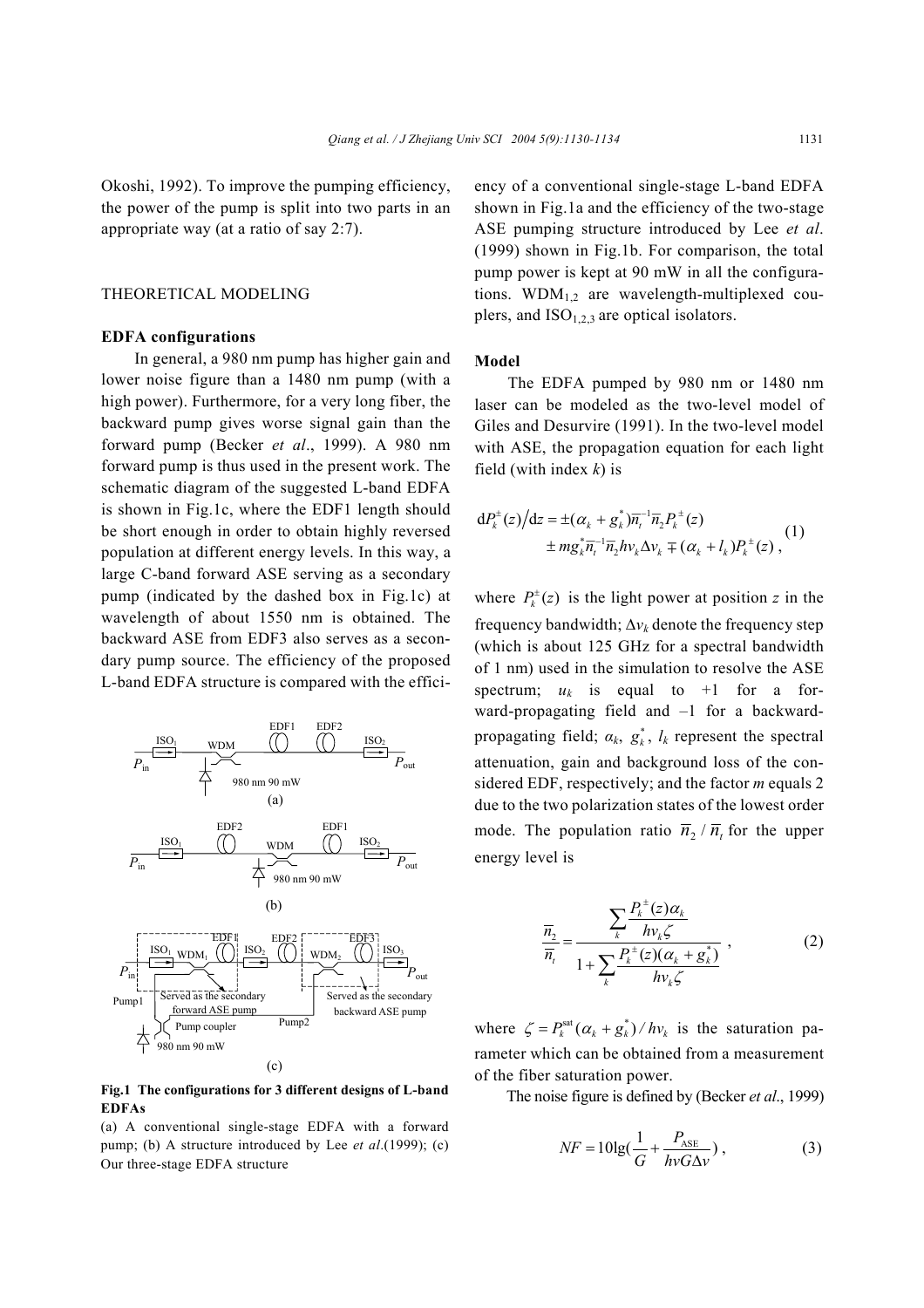where *G* the signal gain,

$$
G = 10\lg(P_{\text{out}}/P_{\text{in}}) \,. \tag{4}
$$

For a given boundary condition, Eq.(1) can be solved easily by using the relaxation method. For example, for EDF1 we have  $P_{\text{ASE}}^+ \big|_{z=0} = 0$  and  $P_{\text{ASE}}^{-} \big|_{z=L} = 0$ , where *L* is the EDF1 fiber length. Boundary conditions for EDF2 and EDF3 can be given in a similar way. The absorption and emission spectra used in our simulation are shown in Fig.2. A commercial erbium doped fiber (type: MP 980) was used in our calculation. The other parameters for the EDFs are set as follows: cutoff wavelength  $\lambda_c$ =842 nm, absorption coefficient  $\alpha$  (980 nm)=4.57 dB/m, emission coefficient  $g^*(980 \text{ nm})=0$  dB/m,  $\alpha$ (1530 nm)=5.86 dB/m, background loss *l*=0.91 dB/km, and bandwidth ∆*v*=125 GHz.

#### NUMERICAL RESULTS

In general, the small signal gain spectrum of an EDFA can be well reflected by the corresponding ASE spectrum with no signal input (Desurvier, 1994). It is thus very convenient to determine the optimal parameters of an EDFA through its ASE spectrum. Fig.3 shows the ASE spectra for a conventional single-stage structure, the two-stage stru-



# **Fig.3 ASE spectra**

α (dB/m)

(a) for various structures without optimization, power ratio in our structure is 1:2; (b) for various structures after optimization, power ratio in our structure is 2:7

cture introduced by Lee *et al*.(1999) and our structure. The length of EDF and the corresponding pump power for these structures are listed in Table 1. Fig.3a is for a case without optimization and Fig.3b corresponds to the case with optimization. From Fig.3 one sees clearly that our structure can provide a higher ASE as compared to the other two structures (with or without optimization). Fig.3b shows that the EDFA parameters associated with curve 1 are a good set of parameters for a high performance L-band EDFA. These parameters are thus used in the following simulation. Fig.4 shows the gains and noise figures for various structures as the signal wavelength increases. The input signal is fixed at –30 dBm in the simulation. Fig.4a shows the relationship between the gain and the signal wavelength. Fig.4a shows that our L-band EDFA can achieve 28.9 dB gain with only about 1 dB gain ripple (from 1570 nm to 1605 nm) and this gain is at least 8 dB higher than the gains of the two other str-

1460 1480 1500 1520 1540 1560 1580 1600 1620

Wavelength (nm)

**Fig.2** Spectra of  $\alpha$  and  $g^*$ 

α *g*\*

*g* \* (dB/m)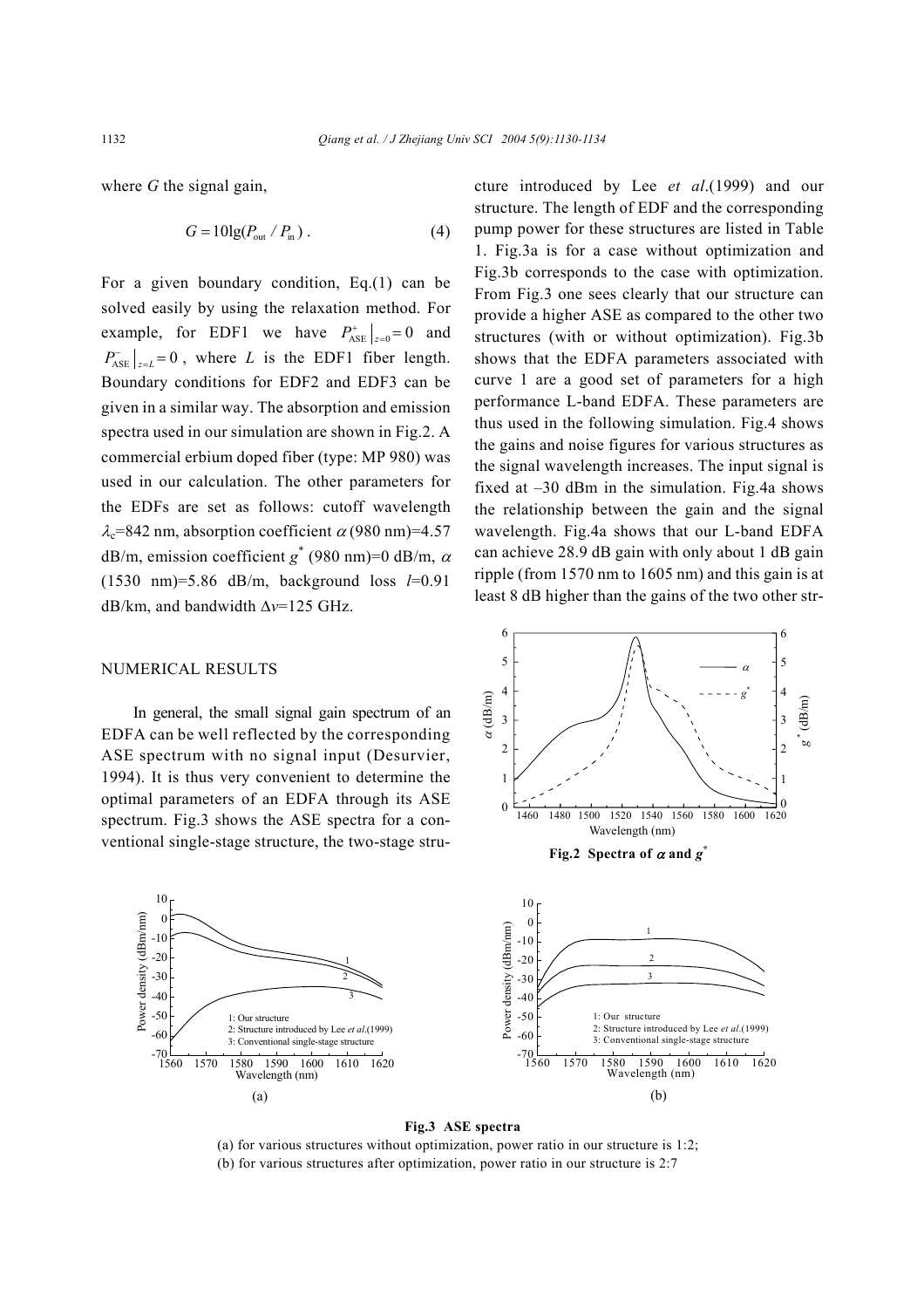uctures. Fig.4b shows the relationship between the noise figure and the signal wavelength. As shown in Fig.4b, the proposed L-band EDFA structure can provide less than 3.6 dB noise figure (from 1570 nm to 1605 nm), which is at least 0.2 dB lower than the noise figures of the other two structures. These simulation results showed that a high performance L-band EDFA (with simultaneously high gain, low

noise and low gain ripple) could be realized by our novel structure. Comparing the spectra in Fig.4 to the corresponding ones in Fig.3, one sees that the ASE spectrum can reflect the small signal gain spectrum of the EDFA.

Fig.5 shows the gains and noise figures for different input signal powers. Fig.5a is for a single channel (1572 nm) signal input to our EDFA. Fig.5b

**Table 1 Lengths of EDF sections and the corresponding pump powers (980 nm) for various structures shown in Fig.2** 

|                              | Configuration<br>in $Fig.2$ | Length of EDF1 and the<br>corresponding pump power | Length of EDF2 and the<br>corresponding pump power | Length of EDF3 and the<br>corresponding pump power |
|------------------------------|-----------------------------|----------------------------------------------------|----------------------------------------------------|----------------------------------------------------|
| Without<br>optimi-<br>zation | (a)                         | $70 \text{ m}/90 \text{ mW}$                       | $10 \text{ m}/0 \text{ mW}$                        | $\bf{0}$                                           |
|                              | (b)                         | $10 \text{ m}/90 \text{ mW}$                       | $70 \text{ m}/0 \text{ mW}$                        | $\Omega$                                           |
|                              | (c)                         | $10 \text{ m}/30 \text{ mW}$                       | $10 \text{ m}/0 \text{ mW}$                        | $60 \text{ m}/60 \text{ mW}$                       |
| With<br>optimi-<br>zation    | (a)                         | $65 \text{ m}/90 \text{ mW}$                       | $5 \text{ m}/0 \text{ mW}$                         | $\theta$                                           |
|                              | (b)                         | 99 m/90 mW                                         | $10 \text{ m}/0 \text{ mW}$                        | $\Omega$                                           |
|                              | $\left( \text{c}\right)$    | $10 \text{ m}/20 \text{ mW}$                       | $10 \text{ m}/0 \text{ mW}$                        | $160 \text{ m}/70 \text{ mW}$                      |



**Fig.4 (a) Gain and (b) noise figure as the wavelength increases** 



**Fig.5 Gain and noise figure for different input signal power**  (a) For the case of single-channel; (b) For multi-channel case